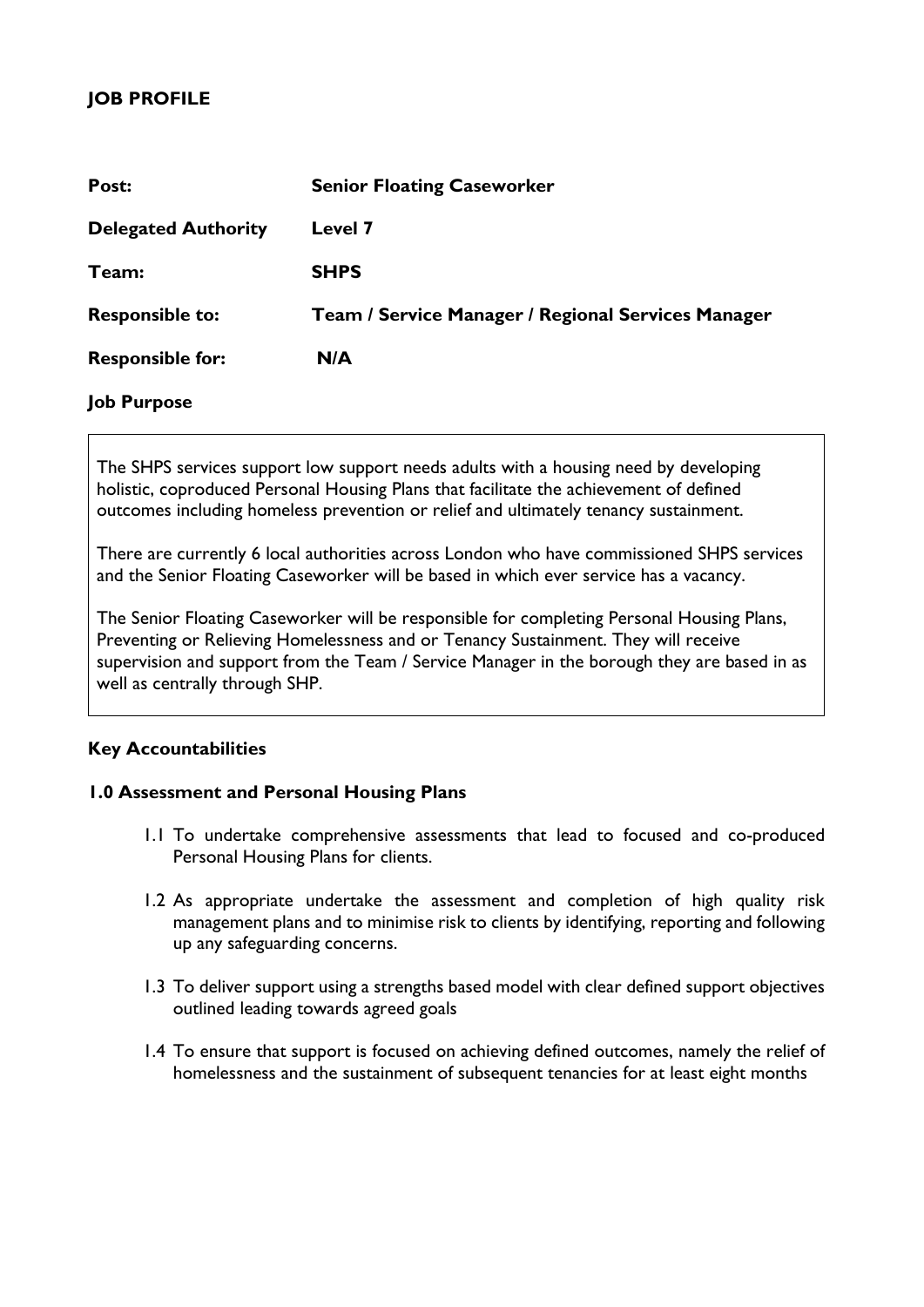# **2.0 Support Planning and Procurement of Accommodation**

- 2.1 To work with clients to ensure an individual package of support is provided in a way that is focused and allows the client to function independently.
- 2.2 Support should be delivered in a strengths based manner with clear defined support objectives outlined leading towards agreed goals.
- 2.3 Support must be focused on achieving defined outcomes, namely the prevention or relief of homelessness and the sustainment of subsequent tenancies for at least eight months.
- 2.4 To source Private Rented Sector Accommodation for the service including building and maintaining relationships with letting agents and landlords.
- 2.5 To develop partnerships with a range of accommodation providers to meet the needs of the service and its client, including but not limited to supported housing providers, social/registered landlords and other third sector providers.
- 2.6 To ensure that all procured accommodation complies with relevant health and safety and building control regulations.

# **3.0 Tenancy Sustainment**

- 3.1 To ensure that all necessary support is in place to improve the chances of the client sustaining their tenancy including signposting and attending appointments if appropriate.
- 3.2 To liaise effectively with landlords to maintain and develop relationships.
- 3.3 To refer clients to relevant ETE services to support them to engage with the community and increase independence.

#### **4.0 Information Management**

- 4.1 To produce, maintain and record accurate, relevant and up to date information including recording all contacts with clients appropriately to promote effective service delivery and evaluation. Ensure recording systems are up to date for periodic service reviews and service development and that client information is recorded in line with the GDPR.
- 4.2 To ensure the timely and effective recording of information required to evidence client outcomes, contacts and any other related Key Performance Indicators for the service.
- 4.3 To comply with and follow any information management processes or procedures within SHP and externally if using partnership agencies databases/systems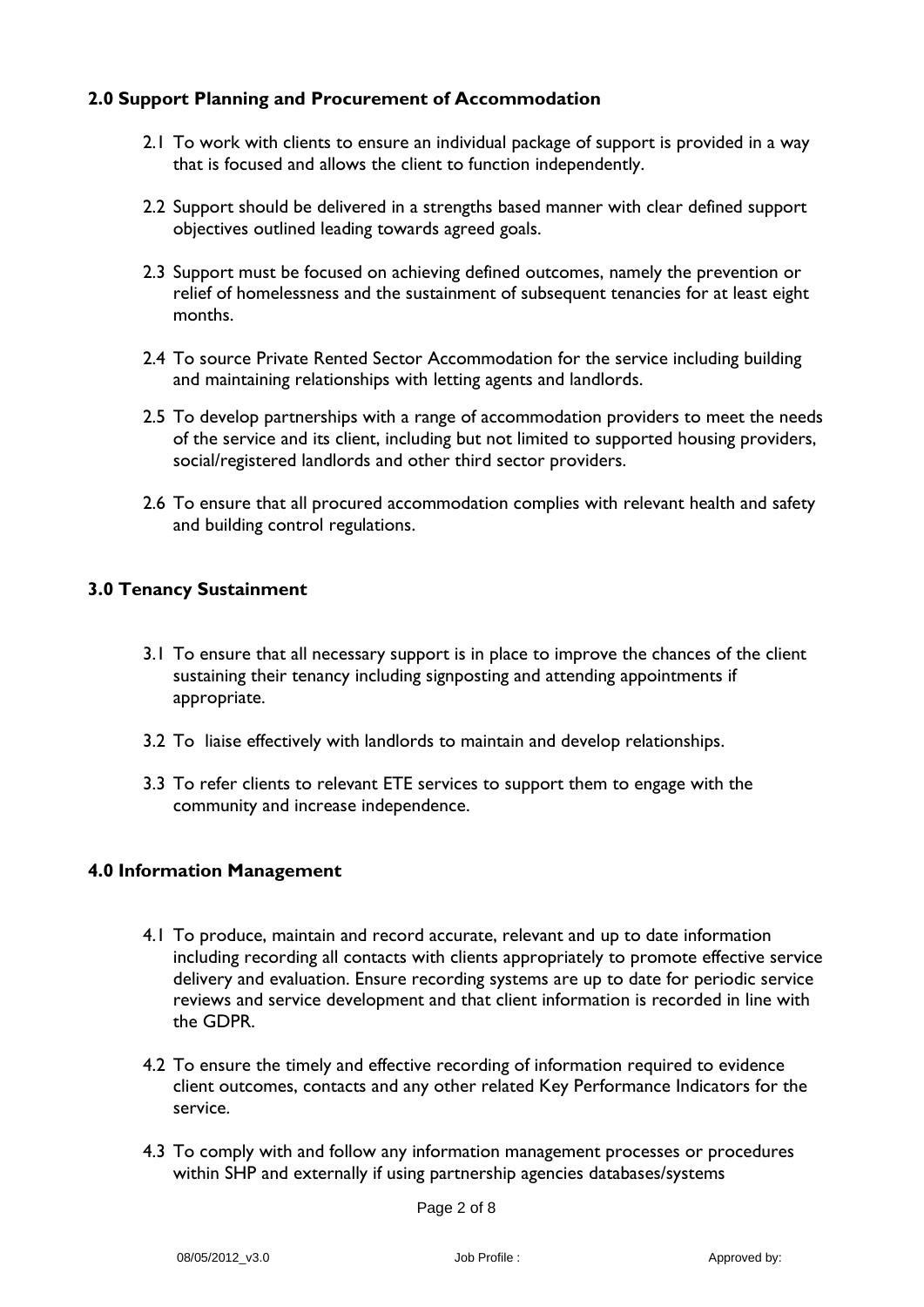### 5.0 **Partnership working**

- 5.1 To proactively liaise, communicate and negotiate with internal and external specialists and external agencies in order to maximise client support services, resources and funding.
- 5.2 To take personal responsibility for a professional approach that enhances the reputation of the service at the project both internally and externally.
- 5.3 To work effectively with the local housing options team to ensure clients referred to the service are suitable and where not, why this is the case.
- 5.4 To work collaboratively across all SHPS services to share best practice and increase outcomes.

#### **6.0 Health and Safety**

6.1 To be aware of the roles and responsibilities and work in accordance with SHP's and legal guidance around health and safety at work. To take responsibility for the safe working of self and others and to ensure that local procedures around Lone Working and Fire are followed.

#### **7.0 Teamwork and personal development**

- 7.1 To be flexible, to share skills and knowledge and support colleagues both internally and externally.
- 7.2 To participate in team meetings, supervisions, performance reviews and training by being fully prepared, ready to share and discuss ideas and offer solutions.
- 7.3 To take responsibility for personal on-going development and learning.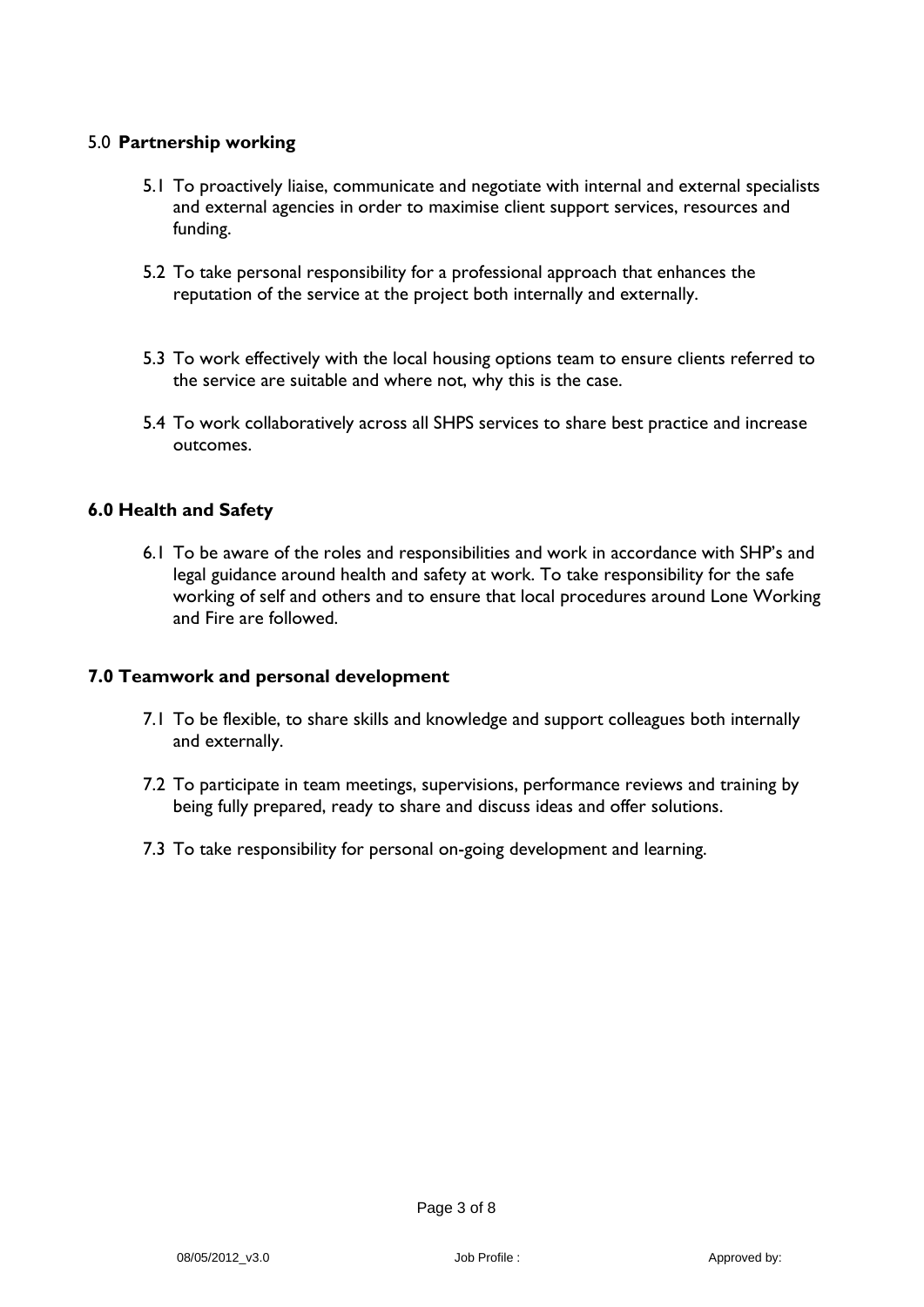## **Technical and Professional Know-How, required for Effective Performance**

#### **When completing your supporting statement, you will be required to address (using examples) some of the points within the box below.**

- Experience of completing in depth assessments and producing co-produced Personal Housing Plans focused on setting and achieving goals.
- Experience of delivering high quality, structured and time limited interventions that have relieved and prevented homelessness.
- Experience of working within a strengths and recovery based model. Proactively engaging and motivating client to move towards an appropriate level of independence and inclusion.
- Experience of building and maintaining relationships with landlords and lettings agents in the private rented sector and other types of housing provider.
- Excellent communication skills with the ability to work in close partnership with external agencies and effectively liaise with a range of service providers or agencies.
- An up to date working knowledge of welfare benefits and reform and its relation housing as well as a good understanding of tenure law, with the ability to advise others as and when needed.
- Ability to co-ordinate the work of a number of individuals or agencies to get tasks completed to time and to specification.
- Ability to be self motivating, work under pressure, and manage time effectively, prioritising different areas of work according to need.
- A good level of numeracy, literacy and comprehension to prepare and maintain case records, communicate in writing with other agencies and analyse written and numerical information.
- Willingness to work flexibly in response to changing organisational requirements and work outside of office hours on occasion.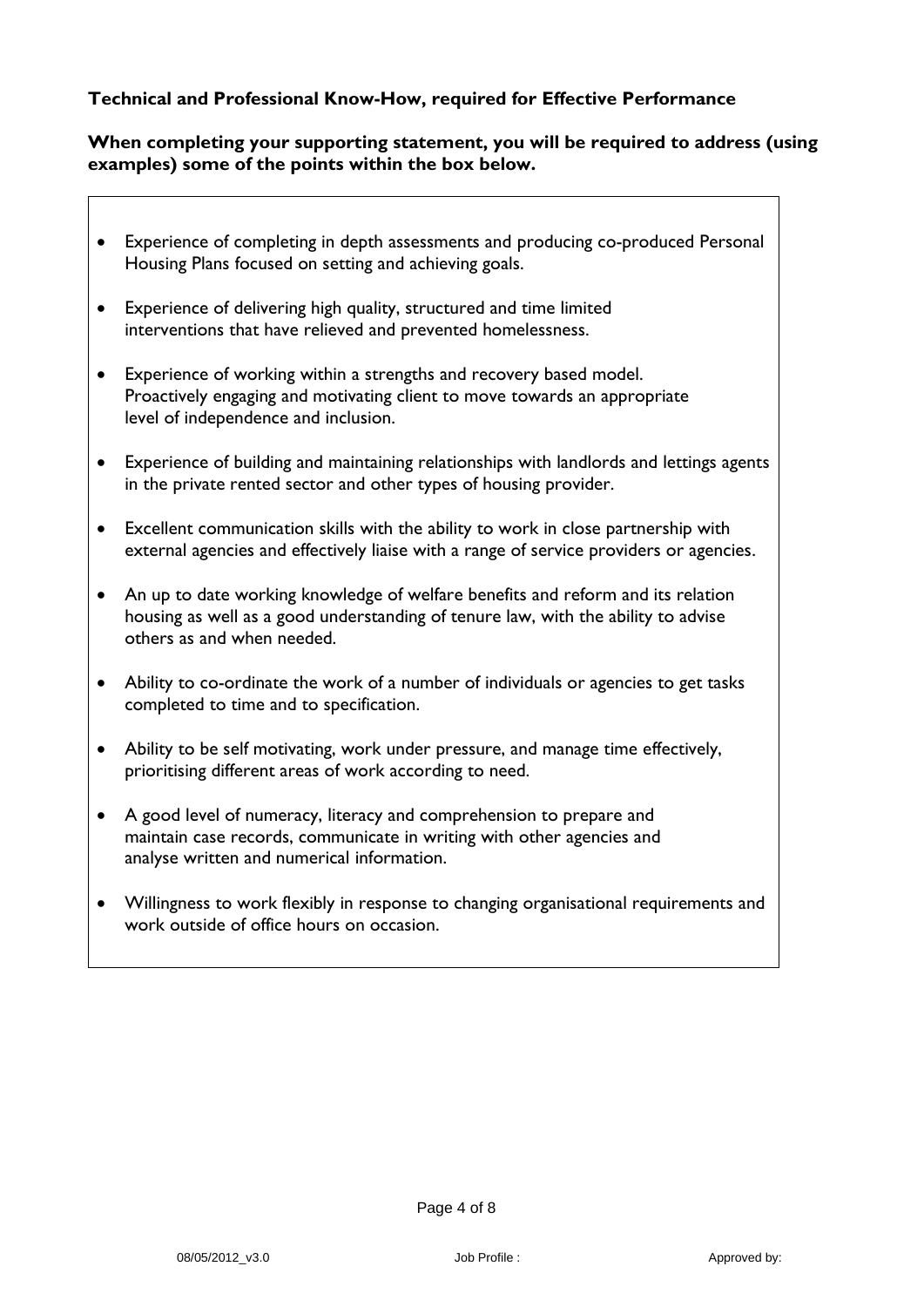# **Competencies Required For Effective Performance:**

| <b>Competency</b>                                                                                                                                    | What this looks like in practice                                                                                                                                                                                                                                                                                                                                                                                                    | <b>Leve</b>  |
|------------------------------------------------------------------------------------------------------------------------------------------------------|-------------------------------------------------------------------------------------------------------------------------------------------------------------------------------------------------------------------------------------------------------------------------------------------------------------------------------------------------------------------------------------------------------------------------------------|--------------|
| Analytical<br><b>Thinking</b><br>The ability to give<br>proper<br>consideration to<br>problems and to<br>come up with good<br>solutions.             | Gathers the required information to solve problems:<br>Steps back from the problem and thinks about what information is<br>$\bullet$<br>required.<br>Collects the information required to solve the problem.<br>$\bullet$<br>Draws upon and learns from previous experiences of self and<br>others.<br>Organises the information in a logical way.                                                                                  |              |
|                                                                                                                                                      | Sifts and analyses information:<br>Processes information quickly and draws accurate conclusions.<br>$\bullet$<br>Breaks down problems into their parts, identifies cause and effect.<br>$\bullet$<br>Makes accurate deductions.<br>$\bullet$<br>Evaluates whether arguments or cases are complete or sound.<br>Challenges incorrect information or discrepancies.<br>$\bullet$<br>Reflects on what they've done and learns from it. | $\mathbf{2}$ |
| <b>Commitment</b><br>and Drive<br>The ability to take<br>the initiative and<br>achieve targets and<br>results.                                       | Is conscientious and professional:<br>Meets targets and deadlines.<br>$\bullet$<br>Does what they say they are going to do.<br>$\bullet$<br>Prepares properly for meetings and events.<br>$\bullet$<br>Complies with defined policies and procedures.<br>$\bullet$<br>Understands the need to evidence what we do.<br>Completes paperwork and reports in line with standards.                                                       |              |
|                                                                                                                                                      | Is proactive and solution focused:<br>Is enthusiastic and positive in what they do.<br>$\bullet$<br>Do things before they need to be told.<br>$\bullet$<br>Find solutions for themselves.<br>$\bullet$<br>Knows when to make decisions and when to seek support from<br>$\bullet$<br>others<br>Is flexible and adapts response according to the situation while<br>working within SHP policies and procedures.                      | $\mathbf{2}$ |
|                                                                                                                                                      | Goes the extra mile:<br>Willingly takes on extra tasks and/ or responsibilities outside of<br>their current role.<br>Looks for and enjoy new challenges and opportunities.<br>٠<br>Achieves results through their own motivation and drive.<br>$\bullet$<br>Starts and carries through new projects.<br>$\bullet$<br>Consistently achieve high standards for themselves (and others).<br>$\bullet$                                  | 3            |
| <b>Efficiency and</b><br><b>Effectiveness</b><br>The ability to plan<br>and organise work<br>so that deadlines,<br>targets and<br>standards are met. | Organises own work:<br>Thinks ahead about what needs to be done.<br>Sets clear priorities for work.<br>$\bullet$<br>Shows good attention to detail; checks work for accuracy.<br>$\bullet$<br>Keeps files and other paperwork up to date.<br>$\bullet$<br>Knows where to find things.<br>Meets targets and deadlines.                                                                                                               |              |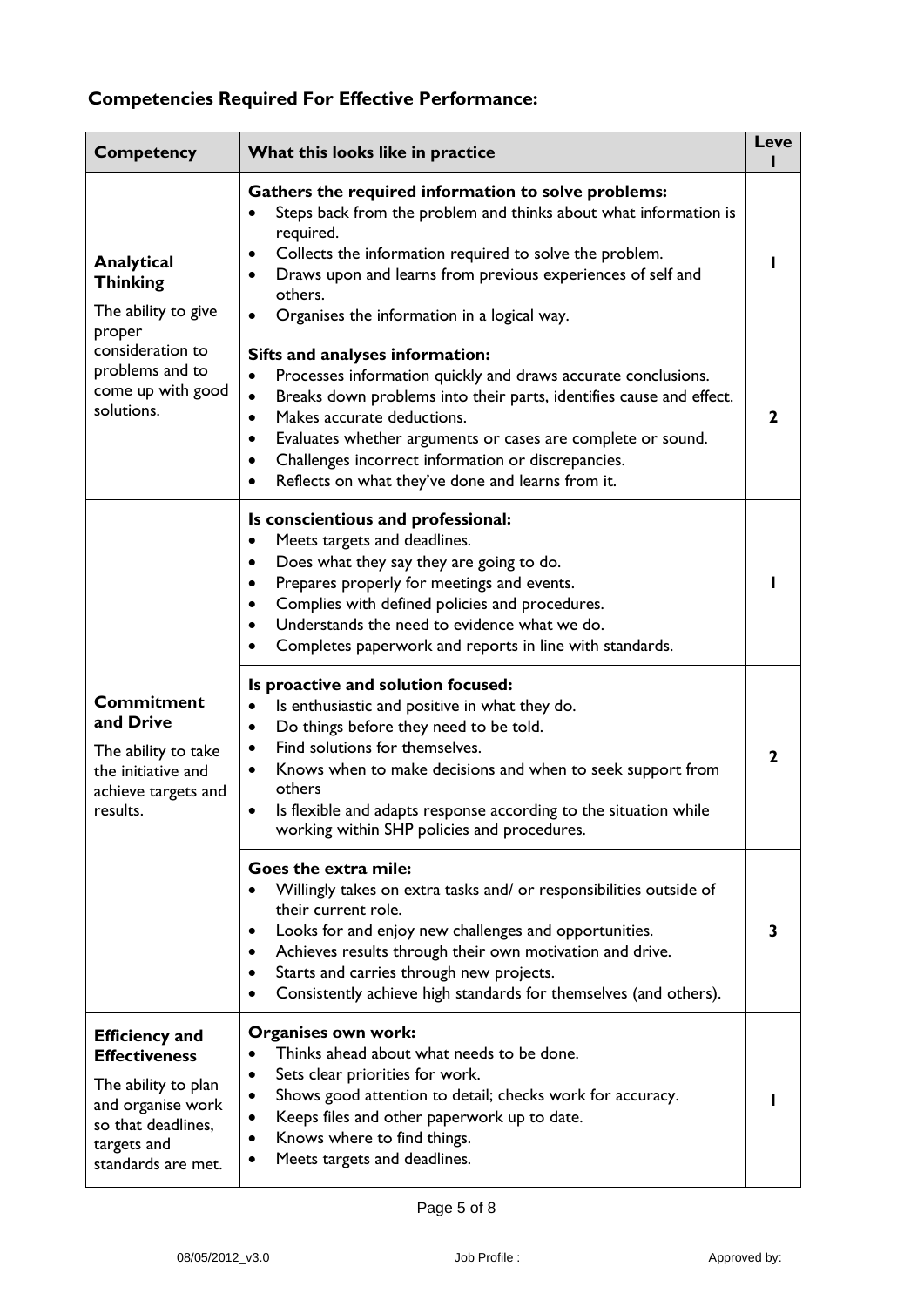|                                                                                                                                       | Consistently delivers work on time and to standards:<br>Produces work quickly<br>$\bullet$<br>Meets quality standards.<br>$\bullet$<br>Plans work and projects, sets clear milestones.<br>$\bullet$<br>Monitors progress and takes action where performance deviates<br>from plan.<br>Juggles several tasks and projects at any one time without letting<br>$\bullet$<br>any drop.                                                                                                                                       | $\mathbf{2}$ |
|---------------------------------------------------------------------------------------------------------------------------------------|--------------------------------------------------------------------------------------------------------------------------------------------------------------------------------------------------------------------------------------------------------------------------------------------------------------------------------------------------------------------------------------------------------------------------------------------------------------------------------------------------------------------------|--------------|
| <b>Team Work</b><br>The ability to work<br>cooperatively and<br>supportively with<br>their own team and<br>other teams across<br>SHP. | <b>Supports and considers others:</b><br>Does their fair share.<br>Is flexible and is prepared to help with things which are outside<br>their own role<br>Sees when others are struggling and offers help.<br>٠<br>Owns their decisions and does not pass the buck.<br>$\bullet$<br>Actively contributes to team meetings.<br>$\bullet$<br>Shares knowledge and ideas with colleagues.<br>٠<br>Actively supports other teams across SHP.<br>٠<br>Promotes SHP as an organisation inside and outside the<br>organisation. |              |
|                                                                                                                                       | <b>Builds team spirit:</b><br>Acts to promote cooperation in the team.<br>٠<br>Emphasises the strengths of the team and builds on them.<br>Offers support and coaching when required.<br>Proactively identifies and manages conflict within the team.<br>$\bullet$<br>Takes collective responsibility for team actions and decisions.<br>$\bullet$<br>Represents the team positively to others in SHP.                                                                                                                   | 2            |
|                                                                                                                                       | <b>Promotes teamwork across SHP:</b><br>Actively encourages teams across SHP to share best practice and<br>new ideas.<br>Ensures that each team understands how they contribute to the<br>$\bullet$<br>organisation as a whole.<br>Finds out what other departments are doing to see if they can<br>learn from them or to share ideas.<br>Ensures that each service/area promotes SHP as a whole<br>٠<br>externally and internally.                                                                                      |              |
| <b>Effective</b><br>Communication<br>The ability to<br>communicate with<br>others in a<br>cooperative and<br>sensitive way.           | <b>Communicates clearly:</b><br>Can talk to different types of people effectively.<br>Checks that they have been understood.<br>Speaks to people in a respectful and courteous manner.<br>Respects and takes into account cultural differences.<br>Uses appropriate body language.<br>Writes clearly and concisely.<br>Uses appropriate methods of communication.                                                                                                                                                        |              |
|                                                                                                                                       | Shows warmth and consideration to others:<br>Is open and honest.<br>Makes every effort to put people at their ease.<br>Is a good listener; gives people time.                                                                                                                                                                                                                                                                                                                                                            | 2            |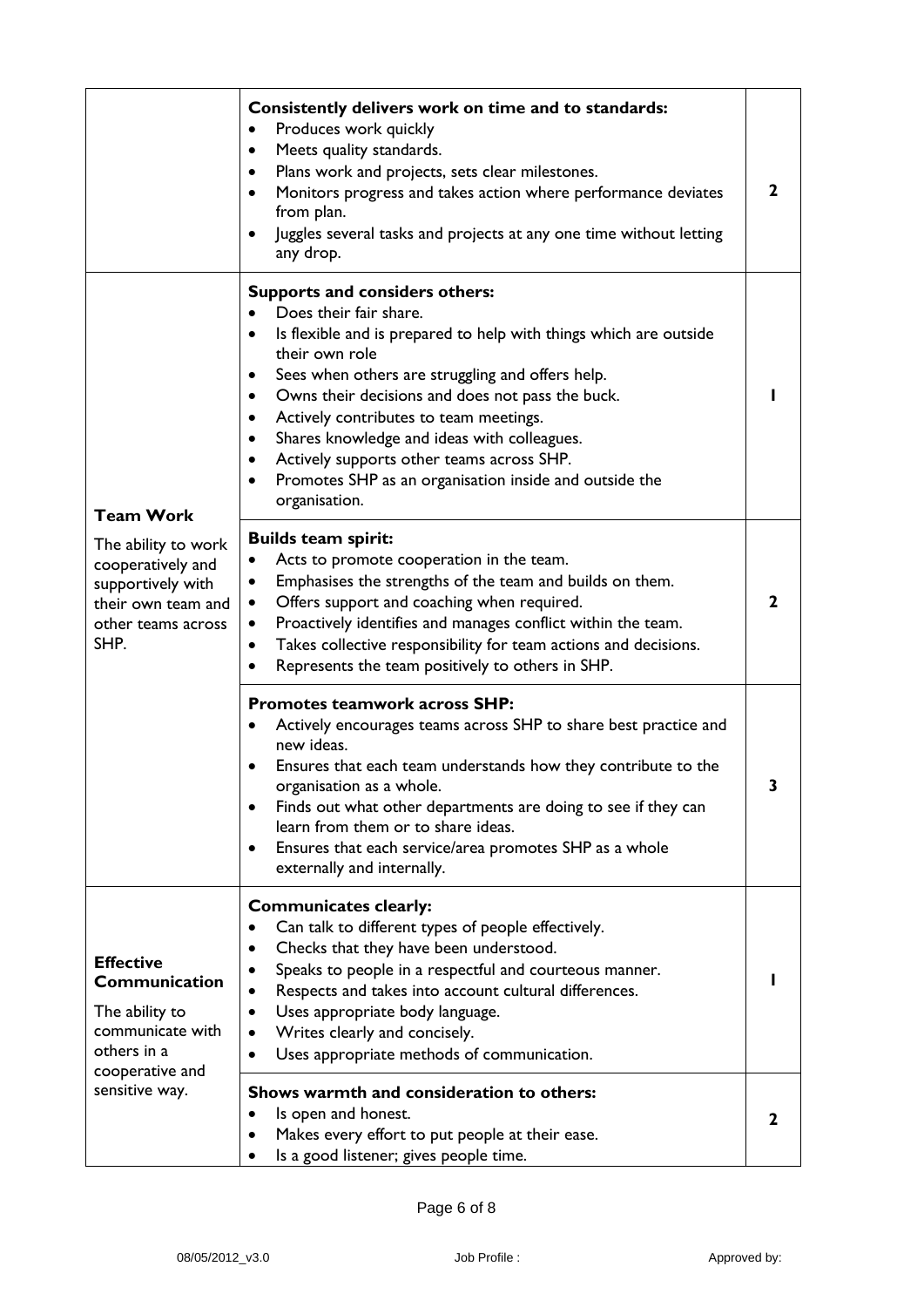|                                                                                                                                                                                                                                                                              | Takes time to tune into what others are really thinking and<br>$\bullet$<br>feeling.<br>Is very aware of their own emotions and feelings and how these<br>impact on others.                                                                                                                                                                                                                                                                                                                                                    |             |
|------------------------------------------------------------------------------------------------------------------------------------------------------------------------------------------------------------------------------------------------------------------------------|--------------------------------------------------------------------------------------------------------------------------------------------------------------------------------------------------------------------------------------------------------------------------------------------------------------------------------------------------------------------------------------------------------------------------------------------------------------------------------------------------------------------------------|-------------|
| <b>Resilience</b><br>The ability to deal<br>with situations with<br>clients and<br>colleagues with<br>confidence.                                                                                                                                                            | Is self aware:<br>Takes time to reflect on actions and behaviours and learn from<br>them.<br>Admits when they make mistakes and learns from them.<br>Has the confidence to review what works and does not work.<br>Is aware of their own strengths and areas for development.<br>Takes responsibility for their own learning.<br>٠                                                                                                                                                                                             |             |
|                                                                                                                                                                                                                                                                              | Is assertive and self confident:<br>Presents self in a confident manner.<br>Raises issues in a constructive way.<br>٠<br>Able to make clear decisions and act on them.<br>$\bullet$<br>Remains calm and self controlled in challenging situations.<br>Acts decisively and appropriately in a crisis.                                                                                                                                                                                                                           | 2           |
|                                                                                                                                                                                                                                                                              | <b>Builds effective relationships with customers:</b><br>Makes themselves available for the customer.<br>$\bullet$<br>Treats people with respect and courtesy<br>Explores with customers their specific needs<br>$\bullet$<br>Is very clear with boundaries - the customers and their own.<br>$\bullet$<br>Recognises that SHP exists to provide a service to our customers.                                                                                                                                                   |             |
| <b>Putting the</b><br><b>Customer First</b><br>The willingness and<br>ability to deliver<br>the best possible<br>person centred<br>service to our<br>customers -<br>customers may be<br>service users, RSLs,<br>statutory bodies,<br>colleagues in other<br>departments etc. | Finds positive solutions to meet customer needs:<br>Actively seeks and offers alternative ways of meeting customer<br>needs<br>Is responsive to customer problems, and works with them to<br>$\bullet$<br>resolve problems promptly.<br>Foresees problems rather than waiting for them to happen<br>Asks for feedback from customers about the service provided,<br>and acts on it.<br>Establishes effective working relationships with other agencies to<br>meet customer needs.<br>Knows when to refer on to other agencies. | 2           |
|                                                                                                                                                                                                                                                                              | Takes actions to improve customer service:<br>Asks for others' ideas about how service can be improved.<br>Looks for ways to make procedures and systems more customer-<br>٠<br>friendly.<br>Involves customers in continuously improving the service.<br>Collaborates with other agencies and organisations to promote<br>joint working.<br>Ensures that customer feedback affects real change across SHP.<br>٠                                                                                                               | 3           |
| <b>Embracing</b><br>Change and<br>Innovation<br>The willingness and<br>ability to adapt to                                                                                                                                                                                   | <b>Responds positively to change:</b><br>Sees the positive aspects of change.<br>Is flexible and adapts easily to new requirements.<br>Is willing to learn and to take on new skills.<br>Offers constructive alternatives if they disagree with a change.<br>$\bullet$                                                                                                                                                                                                                                                         | $\mathbf 2$ |